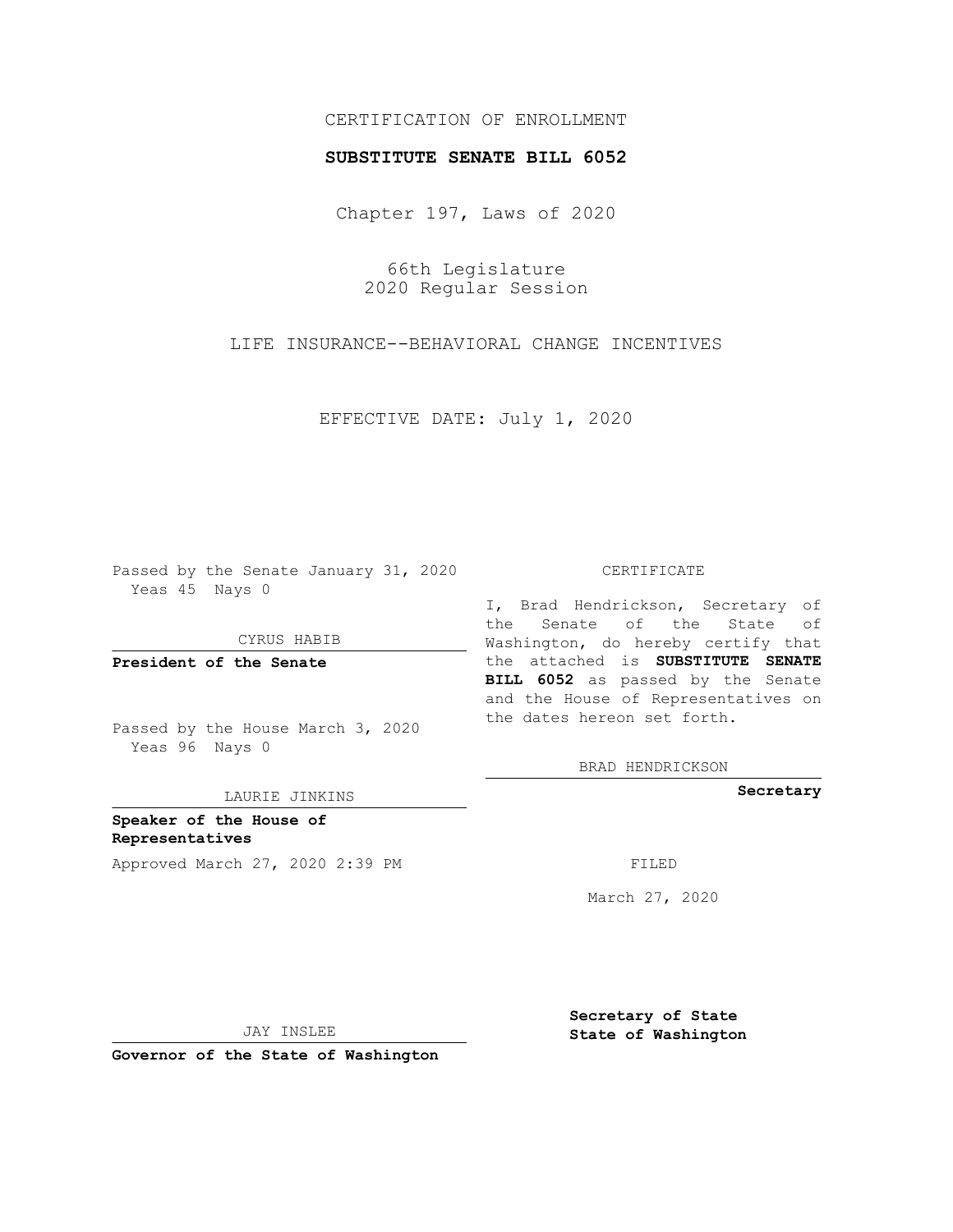## **SUBSTITUTE SENATE BILL 6052**

Passed Legislature - 2020 Regular Session

**State of Washington 66th Legislature 2020 Regular Session**

**By** Senate Financial Institutions, Economic Development & Trade (originally sponsored by Senators Mullet, Wilson, L., and Kuderer)

READ FIRST TIME 01/22/20.

 AN ACT Relating to life insurance products or services that are intended to incent behavioral changes that improve the health and reduce the risk of death of the insured; amending RCW 48.30.140, 48.30.150, 48.30.155, and 48.23.525; and providing an effective date.

BE IT ENACTED BY THE LEGISLATURE OF THE STATE OF WASHINGTON:

 **Sec. 1.** RCW 48.30.140 and 2019 c 253 s 1 are each amended to 7 read as follows:

 (1) Except to the extent provided for in an applicable filing with the commissioner then in effect, no insurer, insurance producer, or title insurance agent shall, as an inducement to insurance, or 11 after insurance has been effected, directly or indirectly, offer, promise, allow, give, set off, or pay to the insured or to any employee of the insured, any rebate, discount, abatement, or reduction of premium or any part thereof named in any insurance contract, or any commission thereon, or earnings, profits, dividends, 16 or other benefit, or any other valuable consideration or inducement whatsoever which is not expressly provided for in the policy.

 (2) Subsection (1) of this section shall not apply as to commissions paid to a licensed insurance producer, or title insurance agent for insurance placed on that person's own property or risks.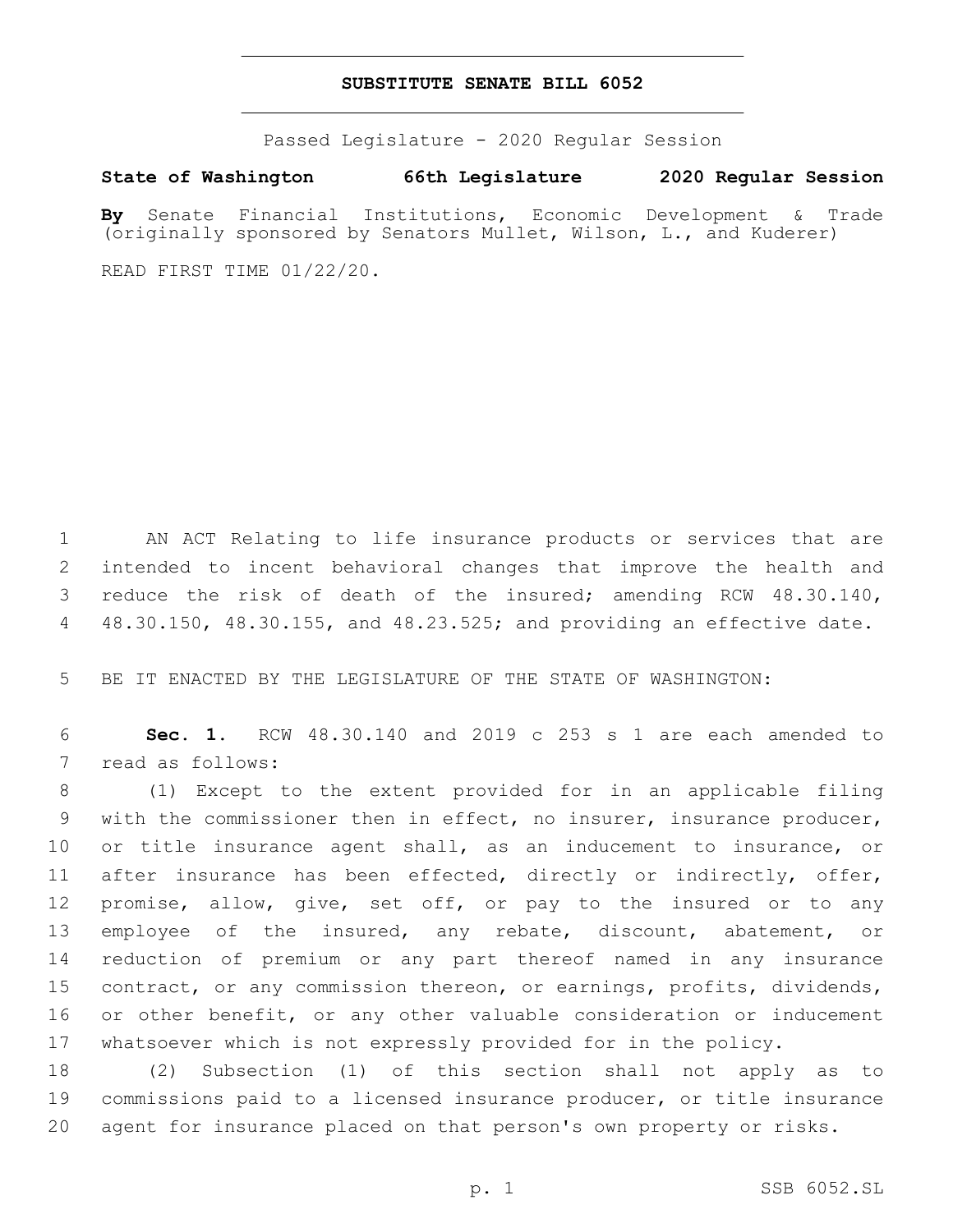(3) This section shall not apply to the allowance by any marine insurer, or marine insurance producer, to any insured, in connection with marine insurance, of such discount as is sanctioned by custom among marine insurers as being additional to the insurance producer's 5 commission.

 (4) This section shall not apply to advertising or promotional programs conducted by insurers or insurance producers whereby prizes, goods, wares, gift cards, gift certificates, or merchandise, not exceeding one hundred dollars in value per person in the aggregate in any twelve-month period, are given to all insureds or prospective insureds under similar qualifying circumstances. This subsection does not apply to title insurers or title insurance agents.

 (5) This section does not apply to an offset or reimbursement of all or part of a fee paid to an insurance producer as provided in RCW 15 48.17.270.

 (6)(a) Subsection (1) of this section shall not be construed to prohibit a health carrier or disability insurer from including as part of a group or individual health benefit plan or contract containing health benefits, a wellness program which meets the requirements for an exception from the prohibition against discrimination based on a health factor under the health insurance portability and accountability act (P.L. 104-191; 110 Stat. 1936) and 23 regulations adopted pursuant to that act.

 (b) For purposes of this subsection: (i) "Health carrier" and "health benefit plan" have the same meaning as provided in RCW 48.43.005; and (ii) "wellness program" has the same meaning as 27 provided in 45 C.F.R. 146.121(f).

 (7) Subsection (1) of this section does not apply to a payment by an insurer to offset documented expenses incurred by a group policyholder in changing coverages from one insurer to another. Insurers shall describe any such payment in the group insurance policy or in an applicable filing with the commissioner. If an implementation credit is given to a group, the implementation credit is part of the premium for the purposes of RCW 48.14.020 and 48.14.0201. This exception to subsection (1) of this section does not apply to "medicare supplemental insurance" or "medicare supplemental insurance policies" as defined in chapter 48.66 RCW.

 (8) Subsection (7) of this section does not apply to small groups 39 as defined in RCW 48.43.005.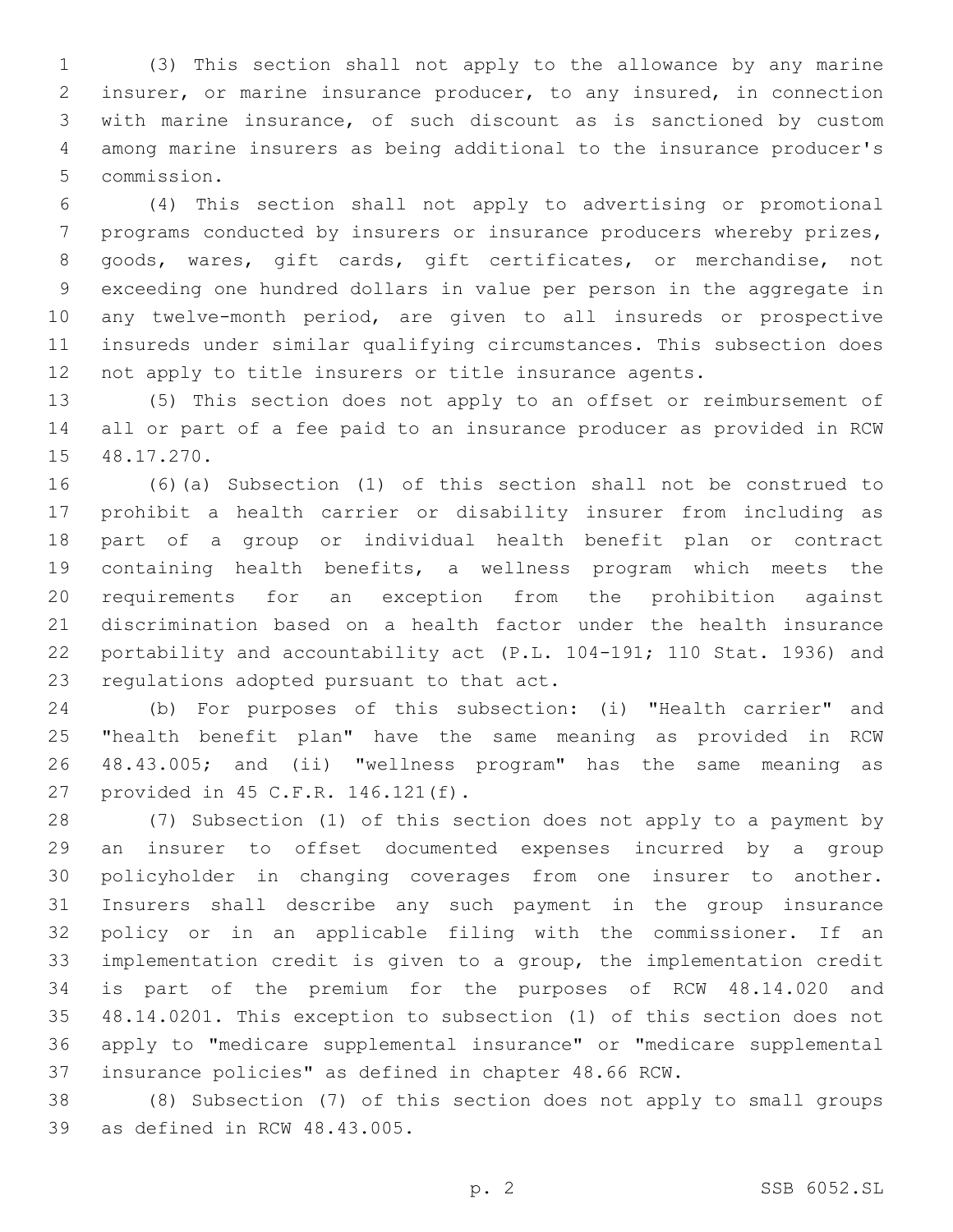(9) Subsection (1) of this section does not apply to products or services related to any policy of life insurance that are intended to incent behavioral changes that improve the health and reduce the risk of death of the insured.

 **Sec. 2.** RCW 48.30.150 and 2019 c 253 s 2 are each amended to read as follows:6

 (1) No insurer, insurance producer, title insurance agent, or other person shall, as an inducement to insurance, or in connection with any insurance transaction, provide in any policy for, or offer, 10 or sell, buy, or offer or promise to buy or give, or promise, or 11 allow to, or on behalf of, the insured or prospective insured in any 12 manner whatsoever:

 (a) Any shares of stock or other securities issued or at any time 14 to be issued on any interest therein or rights thereto; or

 (b) Any special advisory board contract, or other contract, agreement, or understanding of any kind, offering, providing for, or 17 promising any profits or special returns or special dividends; or

 (c) Any prizes, goods, wares, gift cards, gift certificates, or merchandise of an aggregate value in excess of one hundred dollars per person in the aggregate in any consecutive twelve-month period. This subsection (1)(c) does not apply to title insurers or title 22 insurance agents.

 (2) Subsection (1) of this section shall not be deemed to prohibit the sale or purchase of securities as a condition to or in connection with surety insurance insuring the performance of an obligation as part of a plan of financing found by the commissioner to be designed and operated in good faith primarily for the purpose of such financing, nor shall it be deemed to prohibit the sale of redeemable securities of a registered investment company in the same 30 transaction in which life insurance is sold.

 (3)(a) Subsection (1) of this section shall not be deemed to prohibit a health carrier or disability insurer from including as part of a group or individual health benefit plan or contract providing health benefits, a wellness program which meets the requirements for an exception from the prohibition against discrimination based on a health factor under the health insurance portability and accountability act (P.L. 104-191; 110 Stat. 1936) and 38 regulations adopted pursuant to that act.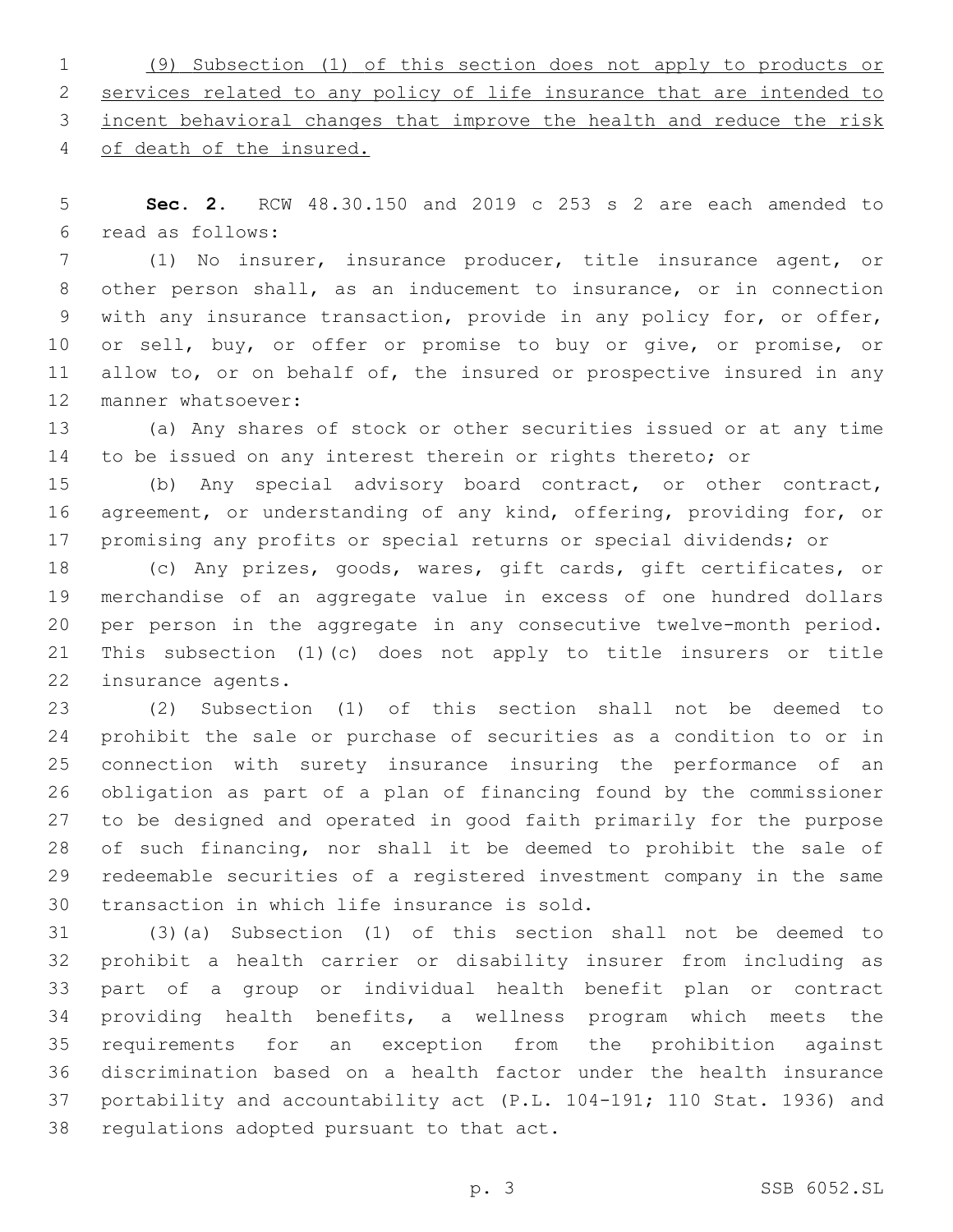(b) For purposes of this subsection: (i) "Health carrier" and "health benefit plan" have the same meaning as provided in RCW 48.43.005; and (ii) "wellness program" has the same meaning as provided in 45 C.F.R. 146.121(f).4

 (4) Subsection (1) of this section does not prohibit an insurer from issuing any payment to offset documented expenses incurred by a group policyholder in changing coverages from one insurer to another as provided in RCW 48.30.140. If an implementation credit is given to a group, the implementation credit is part of the premium for the purposes of RCW 48.14.020 and 48.14.0201. This exception to subsection (1) of this section does not apply to "medicare supplemental insurance" or "medicare supplemental insurance policies" 13 as defined in chapter 48.66 RCW.

 (5) Subsection (4) of this section does not apply to small groups 15 as defined in RCW  $48.43.005$ .

 (6) Subsection (1) of this section does not apply to products or 17 services related to any policy of life insurance that are intended to incent behavioral changes that improve the health and reduce the risk of death of the insured.

 **Sec. 3.** RCW 48.30.155 and 1957 c 193 s 19 are each amended to 21 read as follows:

 No life or disability insurer shall directly or indirectly participate in any plan to offer or effect any kind or kinds of insurance in this state as an inducement to the purchase by the public of any goods, securities, commodities, services or subscriptions to publications. This section shall not apply to group 27 or blanket insurance issued pursuant to this code. This section does not apply to products or services related to any policy of life insurance that are intended to incent behavioral changes that improve the health and reduce the risk of death of the insured.

 **Sec. 4.** RCW 48.23.525 and 2009 c 76 s 1 are each amended to read as follows:32

 (1) A life insurer may include the following noninsurance benefits as part of a policy of individual life insurance, with the 35 prior approval of the commissioner:

36 (a) Will preparation services;

(b) Financial planning and estate planning services;

38 (c) Probate and estate settlement services; ((and))